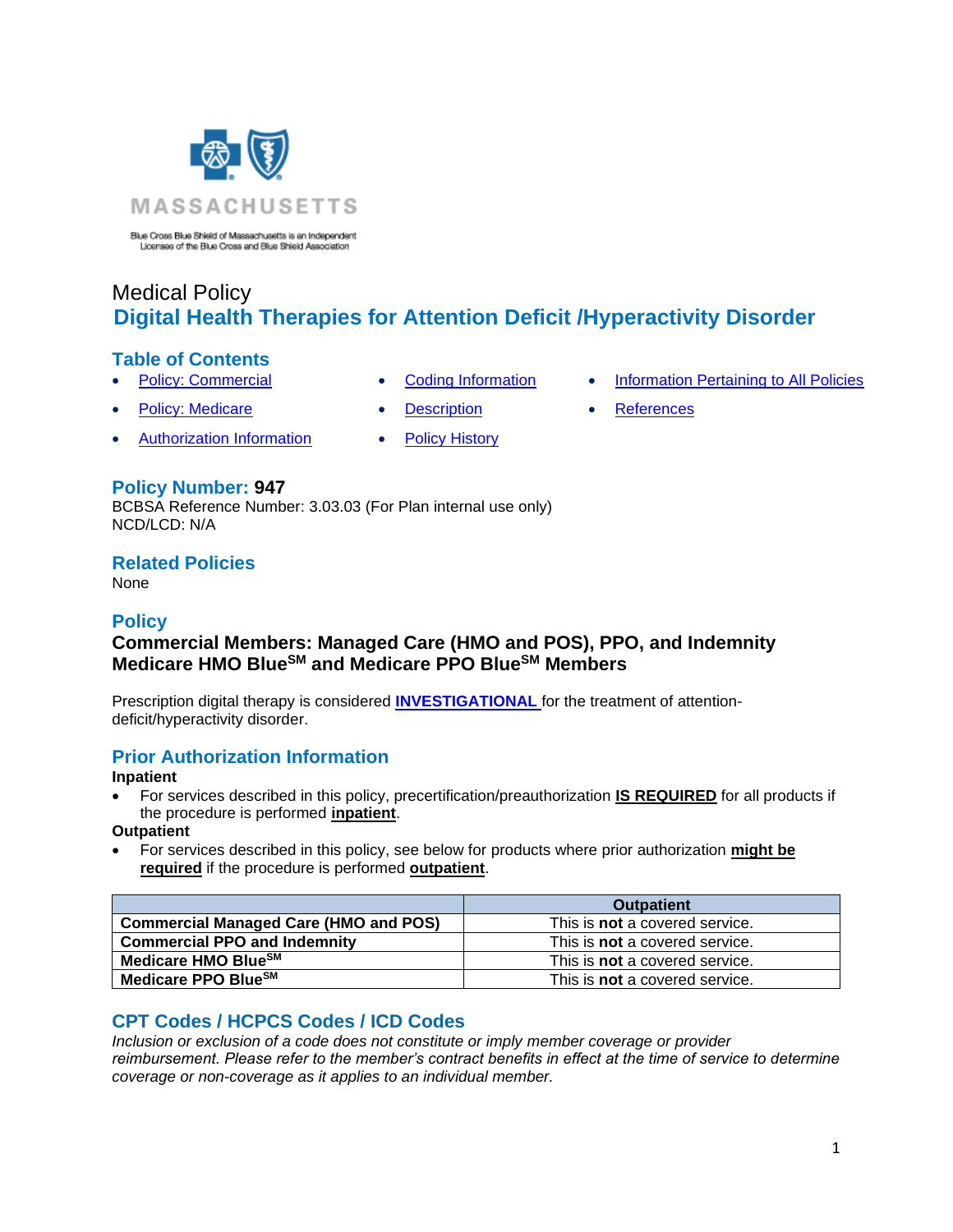*Providers should report all services using the most up-to-date industry-standard procedure, revenue, and diagnosis codes, including modifiers where applicable.*

### **CPT Codes**

<span id="page-1-0"></span>There are not any specific codes for this service.

## **Description**

#### **Attention-Deficit/Hyperactivity Disorder**

Attention-deficit/hyperactivity disorder (ADHD) is a chronic condition characterized by core symptoms of hyperactivity, impulsivity, and inattention, which are considered excessive for the person's age. Both the International Classification of Mental and Behavioral Disorders 10<sup>th</sup> edition (ICD-10) and the Diagnostic and Statistical Manual of Mental Disorders 5<sup>th</sup> edition (DSM-5) require that the symptoms are reported or observed in several settings and that the symptoms of ADHD affect psychological, social, and/or educational/occupational functioning. Prevalence estimates for ADHD vary from 7.2% to 15.5% of children.<sup>[1](https://www.evidencepositioningsystem.com/_w_61b4aba5b491200b3f96bae159b999a71a3b0a423312b972/bcbsa_html/BCBSA/html/_blank)</sup>

For children younger than 17 years of age, the DSM-5 requires at least 6 symptoms of hyperactivityimpulsivity or at least 6 symptoms of inattention. The combined type requires a minimum of 6 symptoms of hyperactivity-impulsivity plus at least 6 symptoms of inattention. The symptoms must 1) occur often, 2) be present in more than 1 setting, 3) persist for at least 6 months, 4) be present before 12 years of age, 5) impair function in academic, social, or occupational activities, and 6) be excessive for the developmental level of the child.

#### **Treatment**

Established treatments for ADHD in children include educational, environmental, psychological, and behavioral interventions, and medication. Almost two-thirds of children with ADHD take medication, and about one half receive behavioral treatment. $\frac{1}{2}$ 

- Educational intervention involves discussion with parents about symptoms and access to services, environmental modifications such as seating arrangements, changes to lighting and noise, reducing distractions, and the benefit of having movement breaks and teaching assistants at school.
- Parent-child behavioral therapy teaches parenting techniques within the principles of behavior therapy. The therapy programs typically last 2 to 3 months and includes rewarding positive behavior, identifying unintentional reinforcement of negative behaviors, limiting choices, and using calm discipline.
- Medication with stimulants, such as methylphenidate, are considered first-line therapy for ADHD in school-age children. However, adverse effects of stimulants may include sleep disturbance, decreased appetite, and weight changes. Combination therapy with medication and behavioral interventions can improve both core ADHD symptoms and non-ADHD symptoms such as social skills and parent-child relations.

#### **Summary**

Attention-deficit/hyperactivity disorder (ADHD) is characterized by symptoms of hyperactivity, impulsivity, and inattention, which are considered excessive for the person's age. Established treatments for ADHD in children include educational, environmental, psychological, and behavioral interventions, and medication. This review will assess whether a digital therapy in the form of a computer game can improve attention in children with ADHD.

**Summary of Evidence:** For individuals with ADHD who receive a prescription digital therapy, the evidence includes a randomized controlled trial (RCT). Relevant outcomes are symptoms, functional outcomes, quality of life, and treatment-related morbidity. The single RCT that has been identified compared outcomes of the predecessor of the FDA-cleared EndeavorRx® (AKL-T01) with a word game that targeted different cognitive abilities. Although the experimental treatment group had significantly greater improvement on a computerized test of attention, both the experimental and control groups improved to a similar extent on parent and clinician assessments. The clinical significance of an improvement in a computerized test of attention without a detectable improvement in behavior by parents